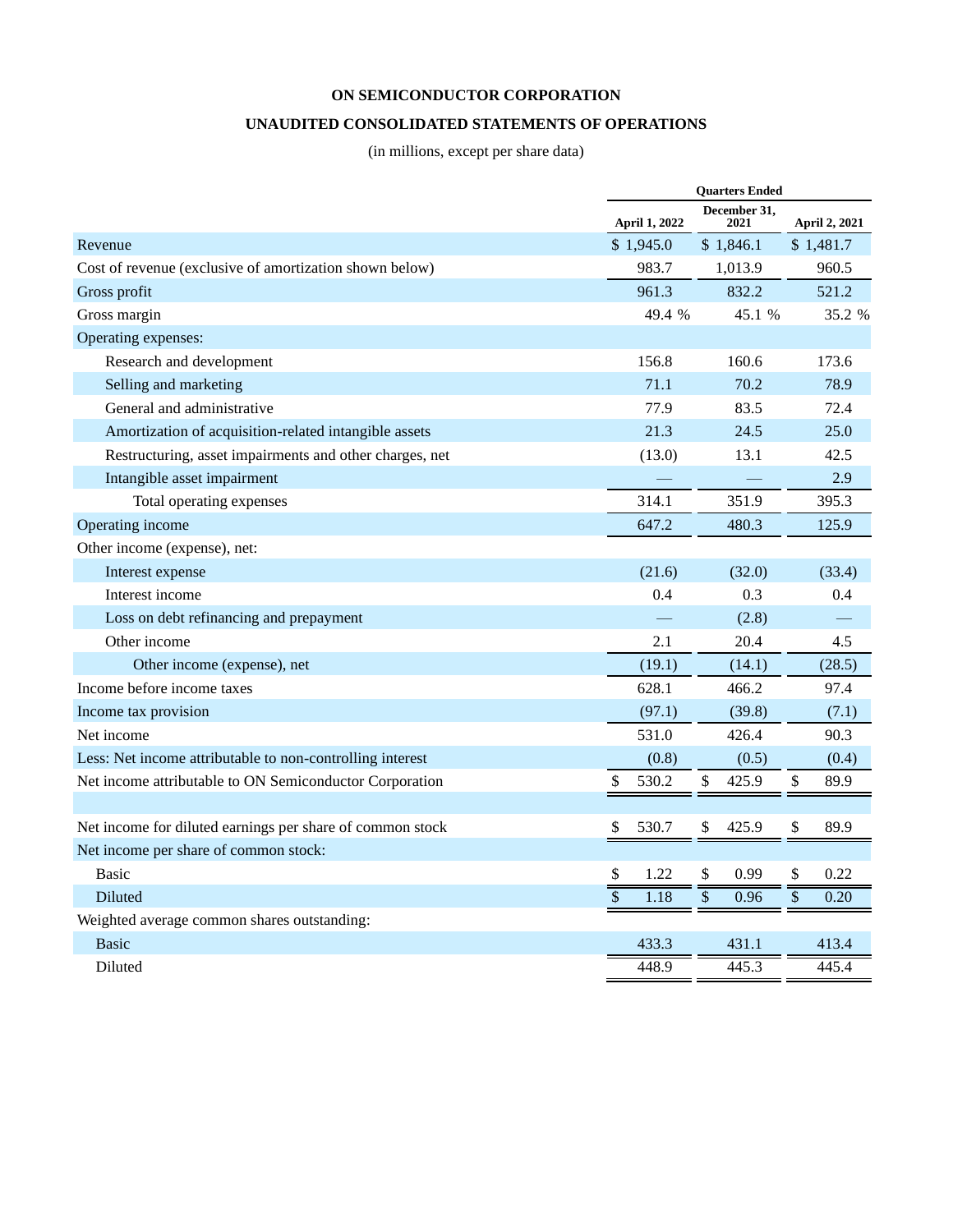# **ON SEMICONDUCTOR CORPORATION UNAUDITED CONSOLIDATED BALANCE SHEETS**

# (in millions)

|                                                                |                           | <b>April 1, 2022</b> | December 31,<br>2021 |           | <b>April 2, 2021</b> |           |  |
|----------------------------------------------------------------|---------------------------|----------------------|----------------------|-----------|----------------------|-----------|--|
| <b>Assets</b>                                                  |                           |                      |                      |           |                      |           |  |
| Cash and cash equivalents                                      | \$                        | 1,645.1              | \$                   | 1,352.6   | S.                   | 1,042.5   |  |
| Receivables, net                                               |                           | 910.7                |                      | 809.4     |                      | 683.6     |  |
| Inventories                                                    |                           | 1,496.0              |                      | 1,379.5   |                      | 1,295.5   |  |
| Other current assets                                           |                           | 315.6                |                      | 240.1     |                      | 166.0     |  |
| Total current assets                                           |                           | 4,367.4              |                      | 3,781.6   |                      | 3,187.6   |  |
| Property, plant and equipment, net                             |                           | 2,559.4              |                      | 2,524.3   |                      | 2,489.4   |  |
| Goodwill                                                       |                           | 1,936.7              |                      | 1,937.5   |                      | 1,663.4   |  |
| Intangible assets, net                                         |                           | 474.5                |                      | 495.7     |                      | 441.1     |  |
| Deferred tax assets                                            |                           | 349.3                |                      | 366.3     |                      | 447.2     |  |
| Other assets                                                   |                           | 525.1                |                      | 520.6     |                      | 401.7     |  |
| <b>Total assets</b>                                            | \$                        | 10,212.4             | \$                   | 9,626.0   | $\mathcal{S}$        | 8,630.4   |  |
| Liabilities, Non-Controlling Interest and Stockholders' Equity |                           |                      |                      |           |                      |           |  |
| Accounts payable                                               | \$                        | 725.3                | \$                   | 635.1     | $\mathbb{S}$         | 605.0     |  |
| Accrued expenses and other current liabilities                 |                           | 670.4                |                      | 747.6     |                      | 588.3     |  |
| Current portion of long-term debt                              |                           | 170.4                |                      | 160.7     |                      | 536.7     |  |
| <b>Total current liabilities</b>                               |                           | 1,566.1              |                      | 1,543.4   |                      | 1,730.0   |  |
| Long-term debt                                                 |                           | 3,035.4              |                      | 2,913.9   |                      | 2,806.9   |  |
| Deferred tax liabilities                                       |                           | 40.9                 |                      | 43.2      |                      | 53.9      |  |
| Other long-term liabilities                                    |                           | 552.0                |                      | 521.1     |                      | 390.0     |  |
| <b>Total liabilities</b>                                       |                           | 5,194.4              |                      | 5,021.6   |                      | 4,980.8   |  |
| ON Semiconductor Corporation stockholders' equity:             |                           |                      |                      |           |                      |           |  |
| Common stock                                                   |                           | 6.1                  |                      | 6.0       |                      | 5.8       |  |
| Additional paid-in capital                                     |                           | 4,533.3              |                      | 4,633.3   |                      | 4,161.0   |  |
| Accumulated other comprehensive loss                           |                           | (26.4)               |                      | (40.6)    |                      | (55.9)    |  |
| Accumulated earnings                                           |                           | 2,992.4              |                      | 2,435.1   |                      | 1,515.4   |  |
| Less: Treasury stock, at cost                                  |                           | (2,507.2)            |                      | (2,448.4) |                      | (1,996.7) |  |
| Total ON Semiconductor Corporation stockholders' equity        |                           | 4,998.2              |                      | 4,585.4   |                      | 3,629.6   |  |
| Non-controlling interest                                       |                           | 19.8                 |                      | 19.0      |                      | 20.0      |  |
| Total stockholders' equity                                     |                           | 5,018.0              |                      | 4,604.4   |                      | 3,649.6   |  |
| Total liabilities and stockholders' equity                     | $\boldsymbol{\mathsf{S}}$ | 10,212.4             | $\sqrt$              | 9,626.0   | \$                   | 8,630.4   |  |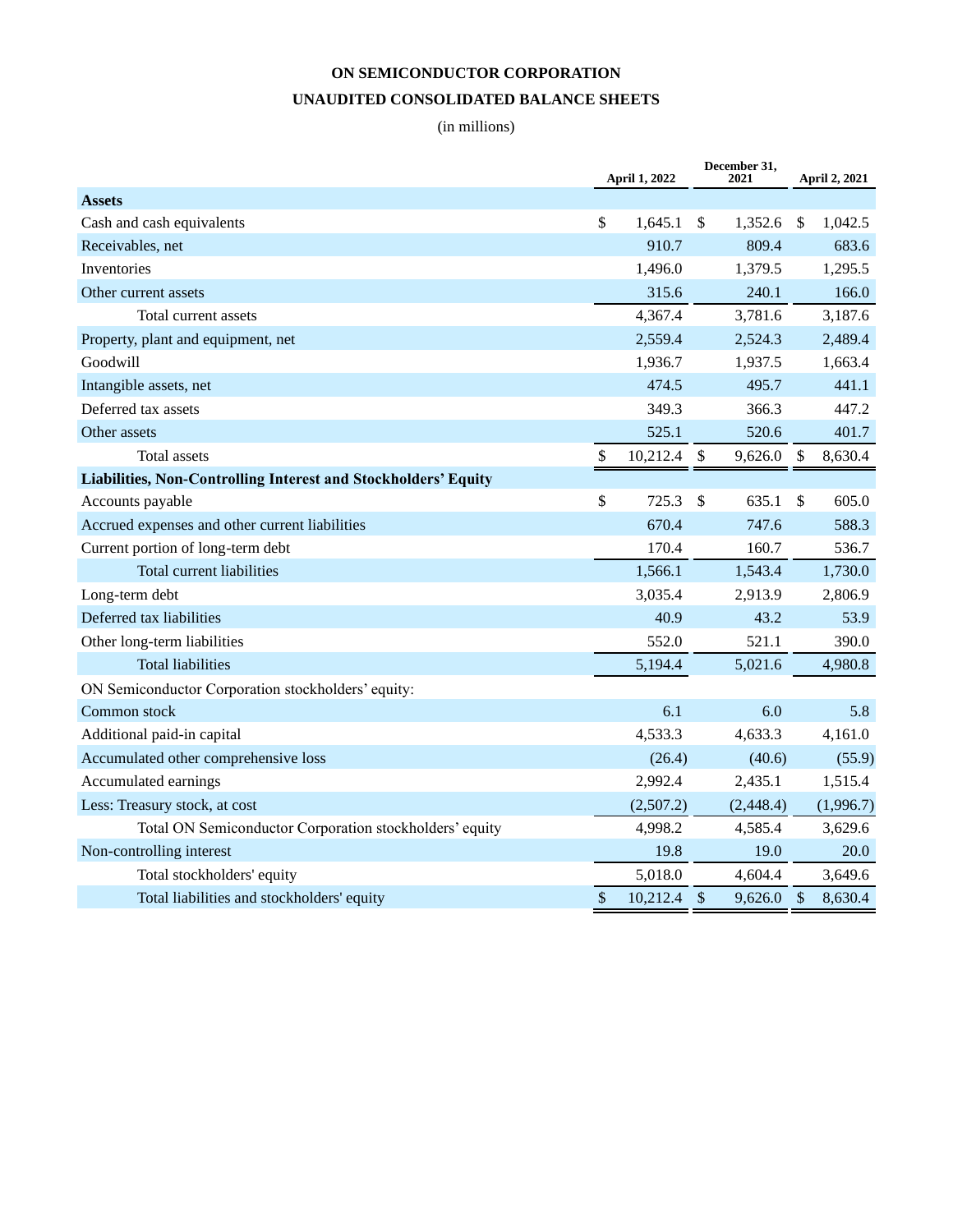# **ON SEMICONDUCTOR CORPORATION UNAUDITED CONSOLIDATED STATEMENT OF CASH FLOWS**

(in millions)

|                                                                                   | <b>Quarters Ended</b> |               |               |                             |               |               |
|-----------------------------------------------------------------------------------|-----------------------|---------------|---------------|-----------------------------|---------------|---------------|
|                                                                                   |                       | April 1, 2022 |               | <b>December</b><br>31, 2021 |               | April 2, 2021 |
| Cash flows from operating activities:                                             |                       |               |               |                             |               |               |
| Net income                                                                        | \$                    | 531.0         | $\mathbf{\$}$ | 426.4                       | $\mathbf S$   | 90.3          |
| Adjustments to reconcile net income to net cash provided by operating activities: |                       |               |               |                             |               |               |
| Depreciation and amortization                                                     |                       | 140.6         |               | 140.3                       |               | 153.4         |
| (Gain) loss on sale and disposal of fixed assets                                  |                       | (16.6)        |               | 2.8                         |               | 0.3           |
| Amortization of debt discount and issuance costs                                  |                       | 3.2           |               | 2.7                         |               | 2.4           |
| Share-based compensation                                                          |                       | 22.5          |               | 27.2                        |               | 22.3          |
| Non-cash interest on convertible notes                                            |                       |               |               | 7.1                         |               | 4.6           |
| Non-cash asset impairment charges                                                 |                       | 6.7           |               |                             |               | 6.1           |
| Change in deferred tax balances                                                   |                       | 38.3          |               | 22.9                        |               | (23.2)        |
| Other                                                                             |                       | 0.5           |               | 1.8                         |               | (2.0)         |
| Changes in assets and liabilities                                                 |                       | (247.6)       |               | (4.6)                       |               | (35.7)        |
| Net cash provided by operating activities                                         | $\mathcal{S}$         | 478.6         | $\mathcal{S}$ | 626.6                       | \$            | 218.5         |
| Cash flows from investing activities:                                             |                       |               |               |                             |               |               |
| Purchase of Property, Plant and Equipment ("PP&E")                                | \$                    | $(173.8)$ \$  |               | $(169.6)$ \$                |               | (77.0)        |
| Deposits and proceeds from sale of PP&E                                           |                       | 36.7          |               | 7.4                         |               | 0.2           |
| Deposits utilized (made) for purchase of PP&E                                     |                       | 1.6           |               | (25.9)                      |               | (0.4)         |
| Divestiture of business, net of cash transferred and deposits received            |                       | 12.9          |               | 3.6                         |               |               |
| Purchase of business, net of cash acquired                                        |                       | (2.4)         |               | (399.4)                     |               |               |
| Purchase of available-for-sale securities                                         |                       | (7.8)         |               | (5.1)                       |               |               |
| Proceeds from sale or maturity of available-for-sale securities                   |                       | 3.4           |               | 1.4                         |               |               |
| Net cash used in investing activities                                             | \$                    | (129.4)       | $\mathbb{S}$  | $(587.6)$ \$                |               | (77.2)        |
| Cash flows from financing activities:                                             |                       |               |               |                             |               |               |
| Proceeds for the issuance of common stock under the ESPP                          | \$                    | 7.8           | $\mathbf{\$}$ | 5.0                         | $\mathbf S$   | 6.6           |
| Payment of tax withholding for RSUs                                               |                       | (58.8)        |               | (4.7)                       |               | (28.5)        |
| Repayment of borrowings under debt agreements                                     |                       | (4.1)         |               | (51.7)                      |               | (154.1)       |
| Payments related to prior acquisition                                             |                       |               |               | (0.2)                       |               | (2.1)         |
| Dividend to non-controlling shareholder                                           |                       | (2.2)         |               |                             |               |               |
| Net cash used in financing activities                                             | $\mathcal{S}$         | $(57.3)$ \$   |               | (51.6)                      | $\sqrt[6]{3}$ | (178.1)       |
| Effect of exchange rate changes on cash, cash equivalents and restricted cash     |                       | (0.7)         |               | (0.3)                       |               | (0.8)         |
| Net increase (decrease) in cash, cash equivalents and restricted cash             |                       | 291.2         |               | (12.9)                      |               | (37.6)        |
| Beginning cash, cash equivalents and restricted cash                              |                       | 1,377.7       |               | 1,390.6                     |               | 1,081.5       |
| Ending cash, cash equivalents and restricted cash                                 | \$                    | 1.668.9       | $\mathcal{S}$ | $1,377.7$ \$                |               | 1.043.9       |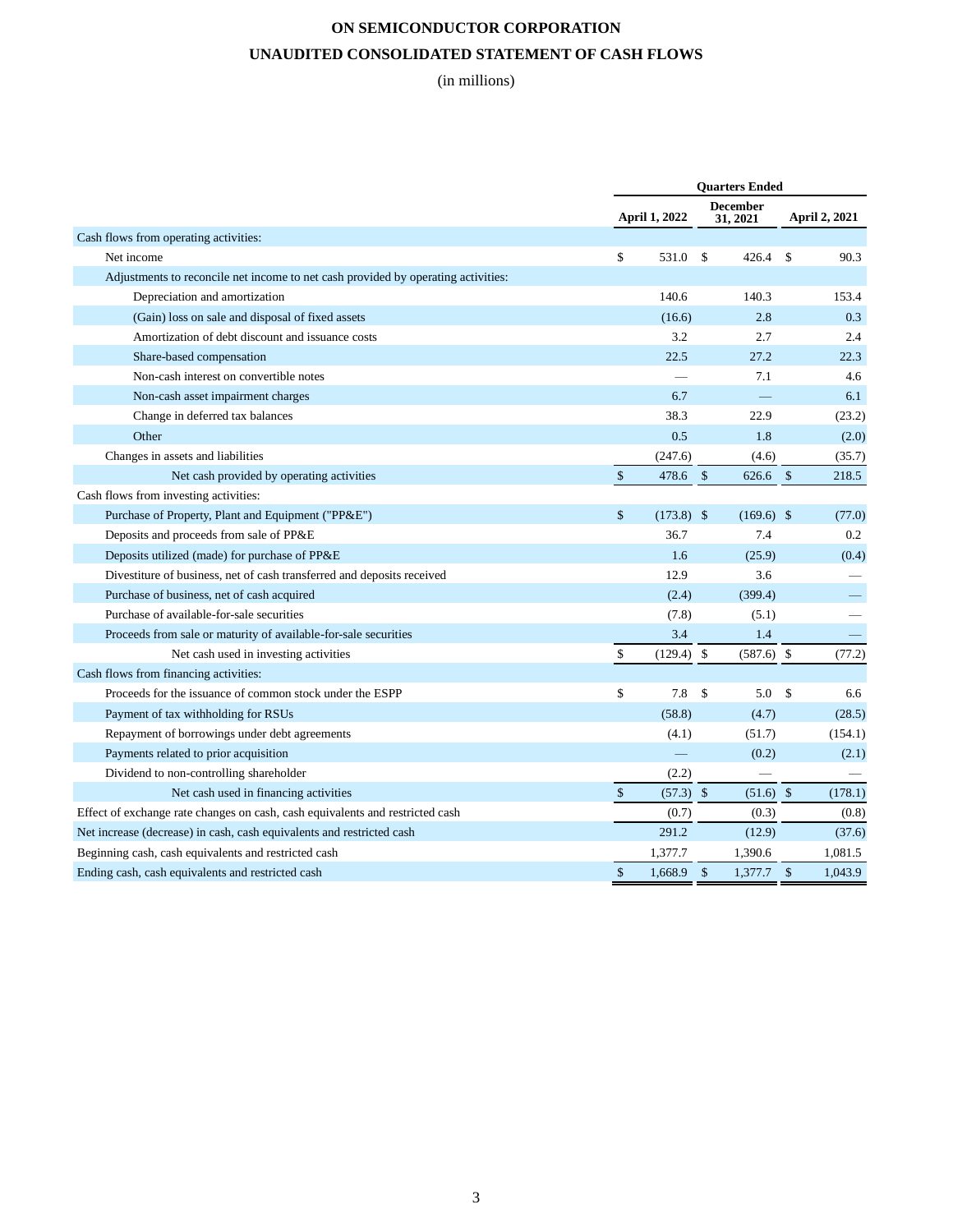# **RECONCILIATION OF GAAP VERSUS NON-GAAP DISCLOSURES**

(in millions, except per share and percentage data)

| December 31,<br>April 1, 2022<br>2021<br>Reconciliation of GAAP to non-GAAP gross profit:<br>\$<br>\$<br>832.2<br>\$<br>521.2<br>GAAP gross profit<br>961.3<br>Special items:<br>Non-recurring facility costs<br>2.3<br>a)<br>Total special items<br>2.3<br>\$<br>\$<br>\$<br>Non-GAAP gross profit<br>834.5<br>521.2<br>961.3<br>Reconciliation of GAAP to non-GAAP gross margin:<br>GAAP gross margin<br>45.1 %<br>49.4 %<br>Special items:<br>Non-recurring facility costs<br>0.1 %<br>- %<br>a)<br>$-9/6$<br>Total special items<br>0.1 %<br>Non-GAAP gross margin<br>49.4 %<br>45.2 %<br>Reconciliation of GAAP to non-GAAP operating expenses:<br>\$<br>\$<br>\$<br>GAAP operating expenses<br>314.1<br>351.9<br>395.3<br>Special items:<br>Amortization of acquisition-related intangible assets<br>(21.3)<br>(24.5)<br>a)<br>Restructuring, asset impairments and other, net<br>13.0<br>(13.1)<br>b)<br>Intangible asset impairment<br>c)<br>Third party acquisition and divestiture related costs<br>(7.9)<br>(3.0)<br>d)<br>Total special items<br>(45.5)<br>(11.3)<br>(70.6)<br>Non-GAAP operating expenses<br>\$<br>\$<br>302.8<br>306.4<br>\$<br>324.7<br>Reconciliation of GAAP to non-GAAP operating income:<br>\$<br>GAAP operating income<br>\$<br>647.2<br>\$<br>480.3<br>125.9<br>Special items:<br>Non-recurring facility costs<br>2.3<br>a)<br>21.3<br>Amortization of acquisition-related intangible assets<br>24.5<br>25.0<br>b)<br>Restructuring, asset impairments and other, net<br>(13.0)<br>13.1<br>42.5<br>$\mathbf{c})$<br>Intangible asset impairment<br>2.9<br>d)<br>Third party acquisition and divestiture related costs<br>3.0<br>7.9<br>0.2<br>e)<br>Total special items<br>47.8<br>70.6<br>11.3<br>$\$$<br>$\$$<br>Non-GAAP operating income<br>658.5<br>528.1<br>\$<br>196.5<br>Reconciliation of GAAP to non-GAAP operating margin (operating income / revenue):<br>GAAP operating margin<br>33.3 %<br>26.0 %<br>Special items:<br>Non-recurring facility costs<br>$-$ %<br>$0.1\,$ %<br>a)<br>Amortization of acquisition-related intangible assets<br>$1.3\,$ %<br>1.1 %<br>b)<br>Restructuring, asset impairments and other, net<br>0.7 %<br>(0.7)%<br>$\mathbf{c})$<br>Intangible asset impairment<br>$-$ %<br>$-$ %<br>d)<br>Third party acquisition and divestiture related costs<br>$0.2\,$ %<br>0.4 %<br>e)<br>Total special items<br>$0.6\,$ %<br>2.6 %<br>Non-GAAP operating margin<br>33.9 %<br>28.6 %<br>Reconciliation of GAAP to non-GAAP income before income taxes: |  | <b>Quarters Ended</b> |  |               |  |  |        |
|----------------------------------------------------------------------------------------------------------------------------------------------------------------------------------------------------------------------------------------------------------------------------------------------------------------------------------------------------------------------------------------------------------------------------------------------------------------------------------------------------------------------------------------------------------------------------------------------------------------------------------------------------------------------------------------------------------------------------------------------------------------------------------------------------------------------------------------------------------------------------------------------------------------------------------------------------------------------------------------------------------------------------------------------------------------------------------------------------------------------------------------------------------------------------------------------------------------------------------------------------------------------------------------------------------------------------------------------------------------------------------------------------------------------------------------------------------------------------------------------------------------------------------------------------------------------------------------------------------------------------------------------------------------------------------------------------------------------------------------------------------------------------------------------------------------------------------------------------------------------------------------------------------------------------------------------------------------------------------------------------------------------------------------------------------------------------------------------------------------------------------------------------------------------------------------------------------------------------------------------------------------------------------------------------------------------------------------------------------------------------------------------------------------------------------------------------------------------------------------------------------------------------|--|-----------------------|--|---------------|--|--|--------|
|                                                                                                                                                                                                                                                                                                                                                                                                                                                                                                                                                                                                                                                                                                                                                                                                                                                                                                                                                                                                                                                                                                                                                                                                                                                                                                                                                                                                                                                                                                                                                                                                                                                                                                                                                                                                                                                                                                                                                                                                                                                                                                                                                                                                                                                                                                                                                                                                                                                                                                                            |  |                       |  | April 2, 2021 |  |  |        |
|                                                                                                                                                                                                                                                                                                                                                                                                                                                                                                                                                                                                                                                                                                                                                                                                                                                                                                                                                                                                                                                                                                                                                                                                                                                                                                                                                                                                                                                                                                                                                                                                                                                                                                                                                                                                                                                                                                                                                                                                                                                                                                                                                                                                                                                                                                                                                                                                                                                                                                                            |  |                       |  |               |  |  |        |
|                                                                                                                                                                                                                                                                                                                                                                                                                                                                                                                                                                                                                                                                                                                                                                                                                                                                                                                                                                                                                                                                                                                                                                                                                                                                                                                                                                                                                                                                                                                                                                                                                                                                                                                                                                                                                                                                                                                                                                                                                                                                                                                                                                                                                                                                                                                                                                                                                                                                                                                            |  |                       |  |               |  |  |        |
|                                                                                                                                                                                                                                                                                                                                                                                                                                                                                                                                                                                                                                                                                                                                                                                                                                                                                                                                                                                                                                                                                                                                                                                                                                                                                                                                                                                                                                                                                                                                                                                                                                                                                                                                                                                                                                                                                                                                                                                                                                                                                                                                                                                                                                                                                                                                                                                                                                                                                                                            |  |                       |  |               |  |  |        |
|                                                                                                                                                                                                                                                                                                                                                                                                                                                                                                                                                                                                                                                                                                                                                                                                                                                                                                                                                                                                                                                                                                                                                                                                                                                                                                                                                                                                                                                                                                                                                                                                                                                                                                                                                                                                                                                                                                                                                                                                                                                                                                                                                                                                                                                                                                                                                                                                                                                                                                                            |  |                       |  |               |  |  |        |
|                                                                                                                                                                                                                                                                                                                                                                                                                                                                                                                                                                                                                                                                                                                                                                                                                                                                                                                                                                                                                                                                                                                                                                                                                                                                                                                                                                                                                                                                                                                                                                                                                                                                                                                                                                                                                                                                                                                                                                                                                                                                                                                                                                                                                                                                                                                                                                                                                                                                                                                            |  |                       |  |               |  |  |        |
|                                                                                                                                                                                                                                                                                                                                                                                                                                                                                                                                                                                                                                                                                                                                                                                                                                                                                                                                                                                                                                                                                                                                                                                                                                                                                                                                                                                                                                                                                                                                                                                                                                                                                                                                                                                                                                                                                                                                                                                                                                                                                                                                                                                                                                                                                                                                                                                                                                                                                                                            |  |                       |  |               |  |  |        |
|                                                                                                                                                                                                                                                                                                                                                                                                                                                                                                                                                                                                                                                                                                                                                                                                                                                                                                                                                                                                                                                                                                                                                                                                                                                                                                                                                                                                                                                                                                                                                                                                                                                                                                                                                                                                                                                                                                                                                                                                                                                                                                                                                                                                                                                                                                                                                                                                                                                                                                                            |  |                       |  |               |  |  |        |
|                                                                                                                                                                                                                                                                                                                                                                                                                                                                                                                                                                                                                                                                                                                                                                                                                                                                                                                                                                                                                                                                                                                                                                                                                                                                                                                                                                                                                                                                                                                                                                                                                                                                                                                                                                                                                                                                                                                                                                                                                                                                                                                                                                                                                                                                                                                                                                                                                                                                                                                            |  |                       |  |               |  |  | 35.2 % |
|                                                                                                                                                                                                                                                                                                                                                                                                                                                                                                                                                                                                                                                                                                                                                                                                                                                                                                                                                                                                                                                                                                                                                                                                                                                                                                                                                                                                                                                                                                                                                                                                                                                                                                                                                                                                                                                                                                                                                                                                                                                                                                                                                                                                                                                                                                                                                                                                                                                                                                                            |  |                       |  |               |  |  |        |
|                                                                                                                                                                                                                                                                                                                                                                                                                                                                                                                                                                                                                                                                                                                                                                                                                                                                                                                                                                                                                                                                                                                                                                                                                                                                                                                                                                                                                                                                                                                                                                                                                                                                                                                                                                                                                                                                                                                                                                                                                                                                                                                                                                                                                                                                                                                                                                                                                                                                                                                            |  |                       |  |               |  |  | $-$ %  |
|                                                                                                                                                                                                                                                                                                                                                                                                                                                                                                                                                                                                                                                                                                                                                                                                                                                                                                                                                                                                                                                                                                                                                                                                                                                                                                                                                                                                                                                                                                                                                                                                                                                                                                                                                                                                                                                                                                                                                                                                                                                                                                                                                                                                                                                                                                                                                                                                                                                                                                                            |  |                       |  |               |  |  | $-$ %  |
|                                                                                                                                                                                                                                                                                                                                                                                                                                                                                                                                                                                                                                                                                                                                                                                                                                                                                                                                                                                                                                                                                                                                                                                                                                                                                                                                                                                                                                                                                                                                                                                                                                                                                                                                                                                                                                                                                                                                                                                                                                                                                                                                                                                                                                                                                                                                                                                                                                                                                                                            |  |                       |  |               |  |  | 35.2 % |
|                                                                                                                                                                                                                                                                                                                                                                                                                                                                                                                                                                                                                                                                                                                                                                                                                                                                                                                                                                                                                                                                                                                                                                                                                                                                                                                                                                                                                                                                                                                                                                                                                                                                                                                                                                                                                                                                                                                                                                                                                                                                                                                                                                                                                                                                                                                                                                                                                                                                                                                            |  |                       |  |               |  |  |        |
|                                                                                                                                                                                                                                                                                                                                                                                                                                                                                                                                                                                                                                                                                                                                                                                                                                                                                                                                                                                                                                                                                                                                                                                                                                                                                                                                                                                                                                                                                                                                                                                                                                                                                                                                                                                                                                                                                                                                                                                                                                                                                                                                                                                                                                                                                                                                                                                                                                                                                                                            |  |                       |  |               |  |  |        |
|                                                                                                                                                                                                                                                                                                                                                                                                                                                                                                                                                                                                                                                                                                                                                                                                                                                                                                                                                                                                                                                                                                                                                                                                                                                                                                                                                                                                                                                                                                                                                                                                                                                                                                                                                                                                                                                                                                                                                                                                                                                                                                                                                                                                                                                                                                                                                                                                                                                                                                                            |  |                       |  |               |  |  |        |
|                                                                                                                                                                                                                                                                                                                                                                                                                                                                                                                                                                                                                                                                                                                                                                                                                                                                                                                                                                                                                                                                                                                                                                                                                                                                                                                                                                                                                                                                                                                                                                                                                                                                                                                                                                                                                                                                                                                                                                                                                                                                                                                                                                                                                                                                                                                                                                                                                                                                                                                            |  |                       |  |               |  |  | (25.0) |
|                                                                                                                                                                                                                                                                                                                                                                                                                                                                                                                                                                                                                                                                                                                                                                                                                                                                                                                                                                                                                                                                                                                                                                                                                                                                                                                                                                                                                                                                                                                                                                                                                                                                                                                                                                                                                                                                                                                                                                                                                                                                                                                                                                                                                                                                                                                                                                                                                                                                                                                            |  |                       |  |               |  |  | (42.5) |
|                                                                                                                                                                                                                                                                                                                                                                                                                                                                                                                                                                                                                                                                                                                                                                                                                                                                                                                                                                                                                                                                                                                                                                                                                                                                                                                                                                                                                                                                                                                                                                                                                                                                                                                                                                                                                                                                                                                                                                                                                                                                                                                                                                                                                                                                                                                                                                                                                                                                                                                            |  |                       |  |               |  |  | (2.9)  |
|                                                                                                                                                                                                                                                                                                                                                                                                                                                                                                                                                                                                                                                                                                                                                                                                                                                                                                                                                                                                                                                                                                                                                                                                                                                                                                                                                                                                                                                                                                                                                                                                                                                                                                                                                                                                                                                                                                                                                                                                                                                                                                                                                                                                                                                                                                                                                                                                                                                                                                                            |  |                       |  |               |  |  | (0.2)  |
|                                                                                                                                                                                                                                                                                                                                                                                                                                                                                                                                                                                                                                                                                                                                                                                                                                                                                                                                                                                                                                                                                                                                                                                                                                                                                                                                                                                                                                                                                                                                                                                                                                                                                                                                                                                                                                                                                                                                                                                                                                                                                                                                                                                                                                                                                                                                                                                                                                                                                                                            |  |                       |  |               |  |  |        |
|                                                                                                                                                                                                                                                                                                                                                                                                                                                                                                                                                                                                                                                                                                                                                                                                                                                                                                                                                                                                                                                                                                                                                                                                                                                                                                                                                                                                                                                                                                                                                                                                                                                                                                                                                                                                                                                                                                                                                                                                                                                                                                                                                                                                                                                                                                                                                                                                                                                                                                                            |  |                       |  |               |  |  |        |
|                                                                                                                                                                                                                                                                                                                                                                                                                                                                                                                                                                                                                                                                                                                                                                                                                                                                                                                                                                                                                                                                                                                                                                                                                                                                                                                                                                                                                                                                                                                                                                                                                                                                                                                                                                                                                                                                                                                                                                                                                                                                                                                                                                                                                                                                                                                                                                                                                                                                                                                            |  |                       |  |               |  |  |        |
|                                                                                                                                                                                                                                                                                                                                                                                                                                                                                                                                                                                                                                                                                                                                                                                                                                                                                                                                                                                                                                                                                                                                                                                                                                                                                                                                                                                                                                                                                                                                                                                                                                                                                                                                                                                                                                                                                                                                                                                                                                                                                                                                                                                                                                                                                                                                                                                                                                                                                                                            |  |                       |  |               |  |  |        |
|                                                                                                                                                                                                                                                                                                                                                                                                                                                                                                                                                                                                                                                                                                                                                                                                                                                                                                                                                                                                                                                                                                                                                                                                                                                                                                                                                                                                                                                                                                                                                                                                                                                                                                                                                                                                                                                                                                                                                                                                                                                                                                                                                                                                                                                                                                                                                                                                                                                                                                                            |  |                       |  |               |  |  |        |
|                                                                                                                                                                                                                                                                                                                                                                                                                                                                                                                                                                                                                                                                                                                                                                                                                                                                                                                                                                                                                                                                                                                                                                                                                                                                                                                                                                                                                                                                                                                                                                                                                                                                                                                                                                                                                                                                                                                                                                                                                                                                                                                                                                                                                                                                                                                                                                                                                                                                                                                            |  |                       |  |               |  |  |        |
|                                                                                                                                                                                                                                                                                                                                                                                                                                                                                                                                                                                                                                                                                                                                                                                                                                                                                                                                                                                                                                                                                                                                                                                                                                                                                                                                                                                                                                                                                                                                                                                                                                                                                                                                                                                                                                                                                                                                                                                                                                                                                                                                                                                                                                                                                                                                                                                                                                                                                                                            |  |                       |  |               |  |  |        |
|                                                                                                                                                                                                                                                                                                                                                                                                                                                                                                                                                                                                                                                                                                                                                                                                                                                                                                                                                                                                                                                                                                                                                                                                                                                                                                                                                                                                                                                                                                                                                                                                                                                                                                                                                                                                                                                                                                                                                                                                                                                                                                                                                                                                                                                                                                                                                                                                                                                                                                                            |  |                       |  |               |  |  |        |
|                                                                                                                                                                                                                                                                                                                                                                                                                                                                                                                                                                                                                                                                                                                                                                                                                                                                                                                                                                                                                                                                                                                                                                                                                                                                                                                                                                                                                                                                                                                                                                                                                                                                                                                                                                                                                                                                                                                                                                                                                                                                                                                                                                                                                                                                                                                                                                                                                                                                                                                            |  |                       |  |               |  |  |        |
|                                                                                                                                                                                                                                                                                                                                                                                                                                                                                                                                                                                                                                                                                                                                                                                                                                                                                                                                                                                                                                                                                                                                                                                                                                                                                                                                                                                                                                                                                                                                                                                                                                                                                                                                                                                                                                                                                                                                                                                                                                                                                                                                                                                                                                                                                                                                                                                                                                                                                                                            |  |                       |  |               |  |  |        |
|                                                                                                                                                                                                                                                                                                                                                                                                                                                                                                                                                                                                                                                                                                                                                                                                                                                                                                                                                                                                                                                                                                                                                                                                                                                                                                                                                                                                                                                                                                                                                                                                                                                                                                                                                                                                                                                                                                                                                                                                                                                                                                                                                                                                                                                                                                                                                                                                                                                                                                                            |  |                       |  |               |  |  |        |
|                                                                                                                                                                                                                                                                                                                                                                                                                                                                                                                                                                                                                                                                                                                                                                                                                                                                                                                                                                                                                                                                                                                                                                                                                                                                                                                                                                                                                                                                                                                                                                                                                                                                                                                                                                                                                                                                                                                                                                                                                                                                                                                                                                                                                                                                                                                                                                                                                                                                                                                            |  |                       |  |               |  |  |        |
|                                                                                                                                                                                                                                                                                                                                                                                                                                                                                                                                                                                                                                                                                                                                                                                                                                                                                                                                                                                                                                                                                                                                                                                                                                                                                                                                                                                                                                                                                                                                                                                                                                                                                                                                                                                                                                                                                                                                                                                                                                                                                                                                                                                                                                                                                                                                                                                                                                                                                                                            |  |                       |  |               |  |  | 8.5 %  |
|                                                                                                                                                                                                                                                                                                                                                                                                                                                                                                                                                                                                                                                                                                                                                                                                                                                                                                                                                                                                                                                                                                                                                                                                                                                                                                                                                                                                                                                                                                                                                                                                                                                                                                                                                                                                                                                                                                                                                                                                                                                                                                                                                                                                                                                                                                                                                                                                                                                                                                                            |  |                       |  |               |  |  |        |
|                                                                                                                                                                                                                                                                                                                                                                                                                                                                                                                                                                                                                                                                                                                                                                                                                                                                                                                                                                                                                                                                                                                                                                                                                                                                                                                                                                                                                                                                                                                                                                                                                                                                                                                                                                                                                                                                                                                                                                                                                                                                                                                                                                                                                                                                                                                                                                                                                                                                                                                            |  |                       |  |               |  |  | $-$ %  |
|                                                                                                                                                                                                                                                                                                                                                                                                                                                                                                                                                                                                                                                                                                                                                                                                                                                                                                                                                                                                                                                                                                                                                                                                                                                                                                                                                                                                                                                                                                                                                                                                                                                                                                                                                                                                                                                                                                                                                                                                                                                                                                                                                                                                                                                                                                                                                                                                                                                                                                                            |  |                       |  |               |  |  | 1.7 %  |
|                                                                                                                                                                                                                                                                                                                                                                                                                                                                                                                                                                                                                                                                                                                                                                                                                                                                                                                                                                                                                                                                                                                                                                                                                                                                                                                                                                                                                                                                                                                                                                                                                                                                                                                                                                                                                                                                                                                                                                                                                                                                                                                                                                                                                                                                                                                                                                                                                                                                                                                            |  |                       |  |               |  |  | 2.9 %  |
|                                                                                                                                                                                                                                                                                                                                                                                                                                                                                                                                                                                                                                                                                                                                                                                                                                                                                                                                                                                                                                                                                                                                                                                                                                                                                                                                                                                                                                                                                                                                                                                                                                                                                                                                                                                                                                                                                                                                                                                                                                                                                                                                                                                                                                                                                                                                                                                                                                                                                                                            |  |                       |  |               |  |  | $-$ %  |
|                                                                                                                                                                                                                                                                                                                                                                                                                                                                                                                                                                                                                                                                                                                                                                                                                                                                                                                                                                                                                                                                                                                                                                                                                                                                                                                                                                                                                                                                                                                                                                                                                                                                                                                                                                                                                                                                                                                                                                                                                                                                                                                                                                                                                                                                                                                                                                                                                                                                                                                            |  |                       |  |               |  |  | $-$ %  |
|                                                                                                                                                                                                                                                                                                                                                                                                                                                                                                                                                                                                                                                                                                                                                                                                                                                                                                                                                                                                                                                                                                                                                                                                                                                                                                                                                                                                                                                                                                                                                                                                                                                                                                                                                                                                                                                                                                                                                                                                                                                                                                                                                                                                                                                                                                                                                                                                                                                                                                                            |  |                       |  |               |  |  | 4.8 %  |
|                                                                                                                                                                                                                                                                                                                                                                                                                                                                                                                                                                                                                                                                                                                                                                                                                                                                                                                                                                                                                                                                                                                                                                                                                                                                                                                                                                                                                                                                                                                                                                                                                                                                                                                                                                                                                                                                                                                                                                                                                                                                                                                                                                                                                                                                                                                                                                                                                                                                                                                            |  |                       |  |               |  |  | 13.3 % |
|                                                                                                                                                                                                                                                                                                                                                                                                                                                                                                                                                                                                                                                                                                                                                                                                                                                                                                                                                                                                                                                                                                                                                                                                                                                                                                                                                                                                                                                                                                                                                                                                                                                                                                                                                                                                                                                                                                                                                                                                                                                                                                                                                                                                                                                                                                                                                                                                                                                                                                                            |  |                       |  |               |  |  |        |
| $\$$<br>GAAP income before income taxes<br>\$<br>628.1<br>\$<br>466.2                                                                                                                                                                                                                                                                                                                                                                                                                                                                                                                                                                                                                                                                                                                                                                                                                                                                                                                                                                                                                                                                                                                                                                                                                                                                                                                                                                                                                                                                                                                                                                                                                                                                                                                                                                                                                                                                                                                                                                                                                                                                                                                                                                                                                                                                                                                                                                                                                                                      |  |                       |  |               |  |  | 97.4   |
| Special items:                                                                                                                                                                                                                                                                                                                                                                                                                                                                                                                                                                                                                                                                                                                                                                                                                                                                                                                                                                                                                                                                                                                                                                                                                                                                                                                                                                                                                                                                                                                                                                                                                                                                                                                                                                                                                                                                                                                                                                                                                                                                                                                                                                                                                                                                                                                                                                                                                                                                                                             |  |                       |  |               |  |  |        |
| Non-recurring facility costs<br>a)<br>2.3                                                                                                                                                                                                                                                                                                                                                                                                                                                                                                                                                                                                                                                                                                                                                                                                                                                                                                                                                                                                                                                                                                                                                                                                                                                                                                                                                                                                                                                                                                                                                                                                                                                                                                                                                                                                                                                                                                                                                                                                                                                                                                                                                                                                                                                                                                                                                                                                                                                                                  |  |                       |  |               |  |  |        |
| Amortization of acquisition-related intangible assets<br>b)<br>21.3<br>24.5                                                                                                                                                                                                                                                                                                                                                                                                                                                                                                                                                                                                                                                                                                                                                                                                                                                                                                                                                                                                                                                                                                                                                                                                                                                                                                                                                                                                                                                                                                                                                                                                                                                                                                                                                                                                                                                                                                                                                                                                                                                                                                                                                                                                                                                                                                                                                                                                                                                |  |                       |  |               |  |  | 25.0   |
| Restructuring, asset impairments and other, net<br>13.1<br>(13.0)<br>$\mathbf{c})$                                                                                                                                                                                                                                                                                                                                                                                                                                                                                                                                                                                                                                                                                                                                                                                                                                                                                                                                                                                                                                                                                                                                                                                                                                                                                                                                                                                                                                                                                                                                                                                                                                                                                                                                                                                                                                                                                                                                                                                                                                                                                                                                                                                                                                                                                                                                                                                                                                         |  |                       |  |               |  |  | 42.5   |
| Intangible asset impairment<br>d)                                                                                                                                                                                                                                                                                                                                                                                                                                                                                                                                                                                                                                                                                                                                                                                                                                                                                                                                                                                                                                                                                                                                                                                                                                                                                                                                                                                                                                                                                                                                                                                                                                                                                                                                                                                                                                                                                                                                                                                                                                                                                                                                                                                                                                                                                                                                                                                                                                                                                          |  |                       |  |               |  |  | 2.9    |
| Third party acquisition and divestiture related costs<br>3.0<br>7.9<br>e)                                                                                                                                                                                                                                                                                                                                                                                                                                                                                                                                                                                                                                                                                                                                                                                                                                                                                                                                                                                                                                                                                                                                                                                                                                                                                                                                                                                                                                                                                                                                                                                                                                                                                                                                                                                                                                                                                                                                                                                                                                                                                                                                                                                                                                                                                                                                                                                                                                                  |  |                       |  |               |  |  | 0.2    |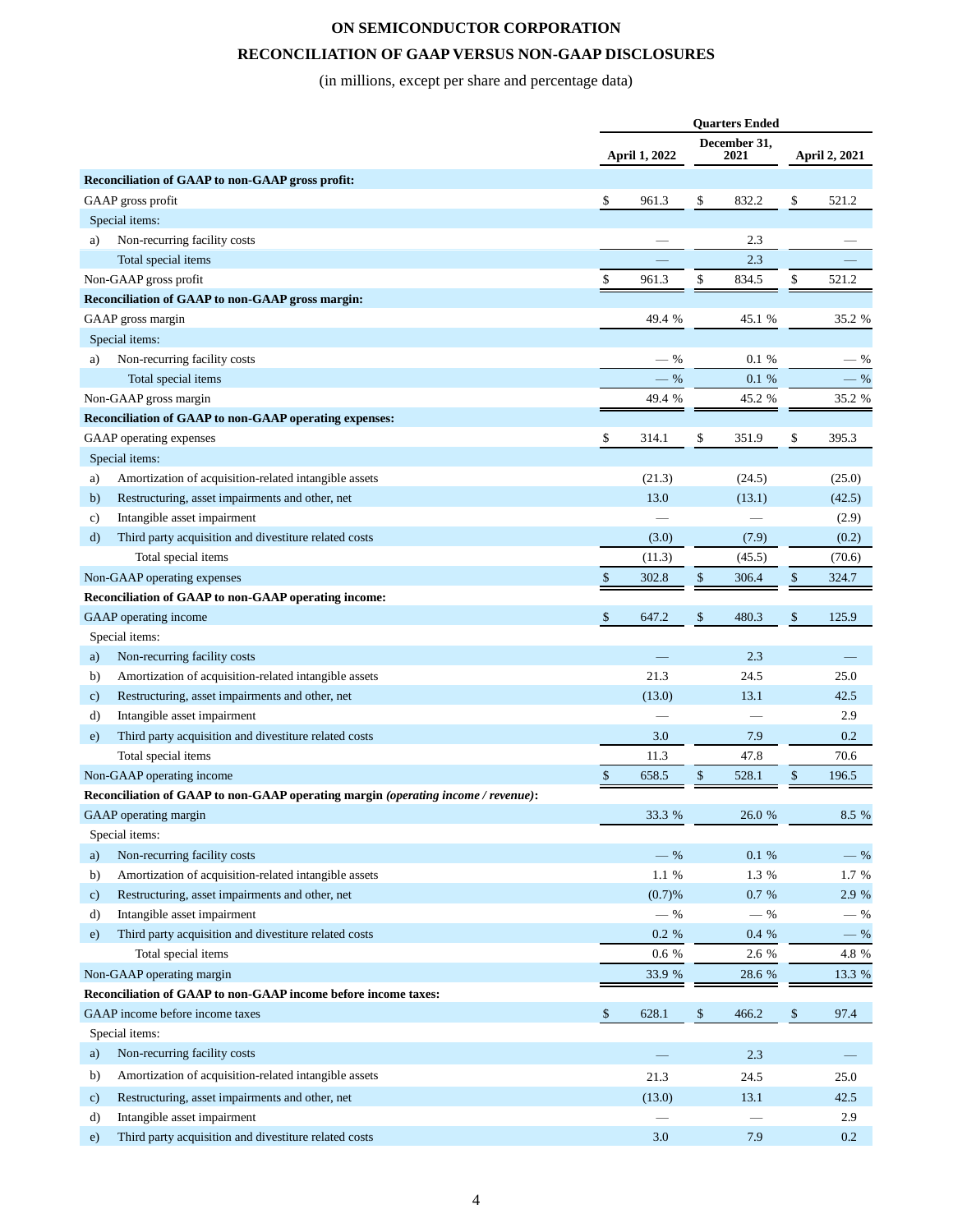# **RECONCILIATION OF GAAP VERSUS NON-GAAP DISCLOSURES (Continued)**

(in millions, except per share and percentage data)

|              |                                                                                                | <b>Quarters Ended</b> |               |    |                      |    |               |
|--------------|------------------------------------------------------------------------------------------------|-----------------------|---------------|----|----------------------|----|---------------|
|              |                                                                                                |                       | April 1, 2022 |    | December 31,<br>2021 |    | April 2, 2021 |
| f)           | Actuarial (gains) losses on pension plans and other pension benefits                           |                       |               |    | (22.2)               |    |               |
| g)           | Loss on debt refinancing and prepayment                                                        |                       |               |    | 2.8                  |    |               |
| h)           | Non-cash interest on convertible notes                                                         |                       |               |    | 7.1                  |    | 4.6           |
|              | Total special items                                                                            |                       | 11.3          |    | 35.5                 |    | 75.2          |
|              | Non-GAAP income before income taxes                                                            | \$                    | 639.4         | \$ | 501.7                | \$ | 172.6         |
|              | Reconciliation of GAAP to non-GAAP net income attributable to ON Semiconductor<br>Corporation: |                       |               |    |                      |    |               |
|              | GAAP net income attributable to ON Semiconductor Corporation                                   | \$                    | 530.2         | \$ | 425.9                | \$ | 89.9          |
|              | Special items:                                                                                 |                       |               |    |                      |    |               |
| a)           | Non-recurring facility costs                                                                   |                       |               |    | 2.3                  |    |               |
| b)           | Amortization of acquisition-related intangible assets                                          |                       | 21.3          |    | 24.5                 |    | 25.0          |
| c)           | Restructuring, asset impairments and other, net                                                |                       | (13.0)        |    | 13.1                 |    | 42.5          |
| d)           | Intangible asset impairment                                                                    |                       |               |    |                      |    | 2.9           |
| e)           | Third party acquisition and divestiture related costs                                          |                       | 3.0           |    | 7.9                  |    | 0.2           |
| f)           | Actuarial (gains) losses on pension plans and other pension benefits                           |                       |               |    | (22.2)               |    |               |
| g)           | Loss on debt refinancing and prepayment                                                        |                       |               |    | 2.8                  |    |               |
| h)           | Non-cash interest on convertible notes                                                         |                       |               |    | 7.1                  |    | 4.6           |
| $\mathbf{i}$ | Adjustment of income taxes                                                                     |                       | (3.0)         |    | 16.6                 |    | (13.8)        |
|              | Total special items                                                                            |                       | 8.3           |    | 52.1                 |    | 61.4          |
|              | Non-GAAP net income attributable to ON Semiconductor Corporation                               | \$                    | 538.5         | \$ | 478.0                | \$ | 151.3         |
|              | <b>Adjustment of income taxes:</b>                                                             |                       |               |    |                      |    |               |
|              | Tax adjustment for special items (1)                                                           | \$                    | (2.4)         | \$ | (7.5)                | \$ | (15.8)        |
|              | Other non-GAAP tax adjustment (2)                                                              |                       | (0.6)         |    | 24.1                 |    | 2.0           |
|              | Total adjustment of income taxes                                                               | \$                    | (3.0)         | \$ | 16.6                 | \$ | (13.8)        |
|              |                                                                                                |                       |               |    |                      |    |               |
|              | GAAP net income for diluted earnings per share                                                 | \$                    | 530.7         | \$ | 425.9                | \$ | 89.9          |
|              | Non-GAAP net income for diluted earnings per share                                             | \$                    | 539.0         | \$ | 478.0                | \$ | 151.3         |
|              |                                                                                                |                       |               |    |                      |    |               |
|              | Reconciliation of GAAP to non-GAAP diluted shares outstanding:                                 |                       |               |    |                      |    |               |
|              | GAAP diluted shares outstanding                                                                |                       | 448.9         |    | 445.3                |    | 445.4         |
|              | Special items:                                                                                 |                       |               |    |                      |    |               |
| a)           | Less: dilutive shares attributable to convertible notes                                        |                       | (6.9)         |    | (6.9)                |    | (12.8)        |
|              | Total special items                                                                            |                       | (6.9)         |    | (6.9)                |    | (12.8)        |
|              | Non-GAAP diluted shares outstanding                                                            |                       | 442.0         |    | 438.4                |    | 432.6         |
|              | Non-GAAP diluted earnings per share:                                                           |                       |               |    |                      |    |               |
|              | Non-GAAP net income for diluted earnings per share                                             | \$                    | 539.0         | \$ | 478.0                | \$ | 151.3         |
|              | Non-GAAP diluted shares outstanding                                                            |                       | 442.0         |    | 438.4                |    | 432.6         |
|              | Non-GAAP diluted earnings per share                                                            | \$                    | 1.22          | \$ | 1.09                 | \$ | 0.35          |
|              | Reconciliation of net cash provided by operating activities to free cash flow:                 |                       |               |    |                      |    |               |
|              | Net cash provided by operating activities                                                      | \$                    | 478.6         | \$ | 626.6                | \$ | 218.5         |
|              | Special items:                                                                                 |                       |               |    |                      |    |               |
| a)           | Purchase of property, plant and equipment                                                      |                       | (173.8)       |    | (169.6)              |    | (77.0)        |
|              | Total special items                                                                            |                       | (173.8)       |    | (169.6)              |    | (77.0)        |
|              | Free cash flow                                                                                 | \$                    | 304.8         | \$ | 457.0                | \$ | 141.5         |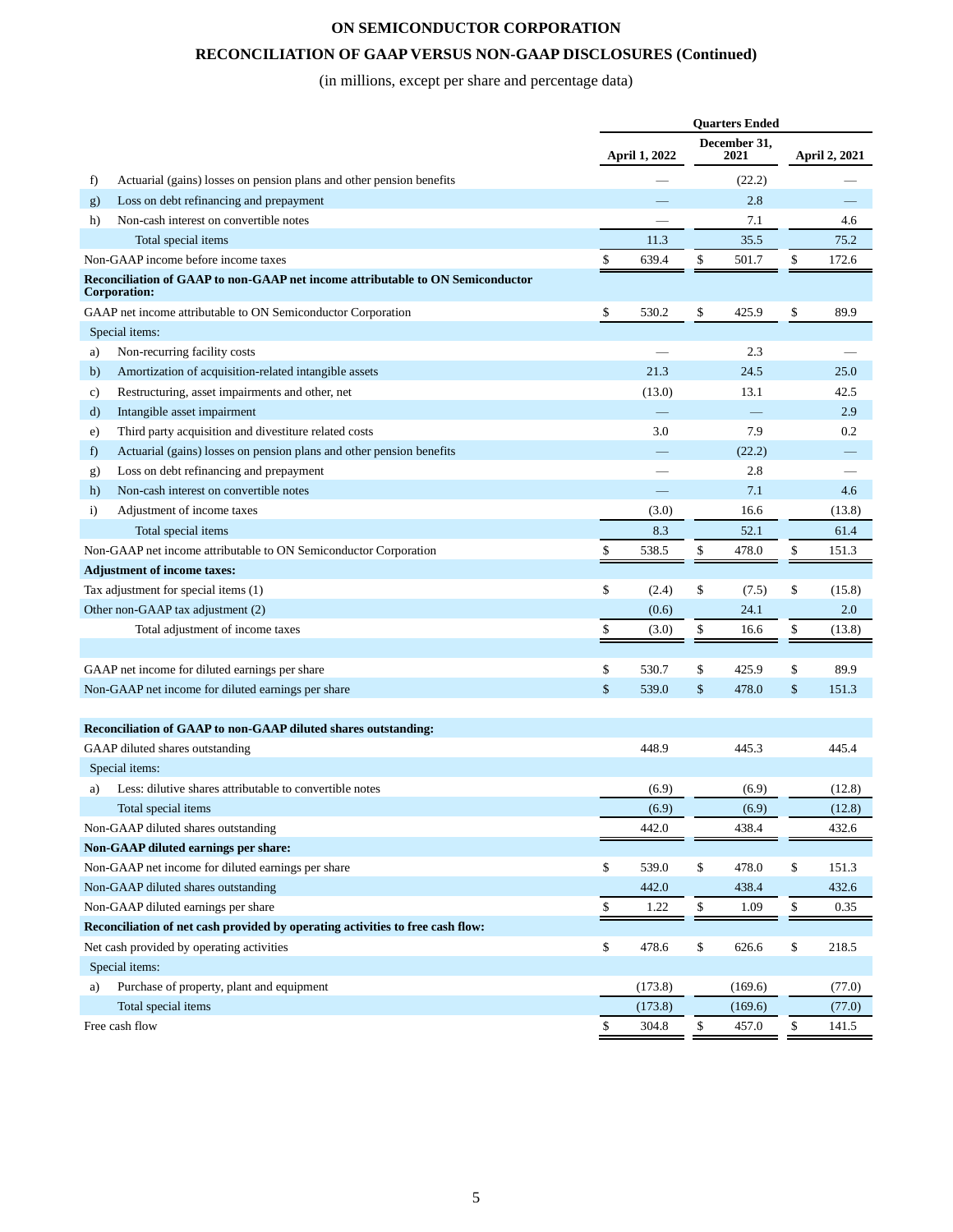### **RECONCILIATION OF GAAP VERSUS NON-GAAP DISCLOSURES (Continued)**

(in millions, except per share and percentage data)

| <b>Ouarters Ended</b> |         |                     |         |                                              |         |     |         |            |         |
|-----------------------|---------|---------------------|---------|----------------------------------------------|---------|-----|---------|------------|---------|
|                       |         |                     | 2021    | December 31,<br><b>April 1, 2022</b><br>2021 |         |     |         | <b>LTM</b> |         |
| \$                    | 488.0   | S                   | 448.9   |                                              | 626.6   |     | 478.6   |            | 2,042.1 |
|                       | (104.8) |                     | (93.2)  |                                              | (169.6) |     | (173.8) |            | (541.4) |
|                       | 383.2   |                     | 355.7   |                                              | 457.0   |     | 304.8   |            | 1,500.7 |
|                       |         |                     |         |                                              |         |     |         |            |         |
| <sup>\$</sup>         | 1,669.9 | \$                  | 1,742.1 |                                              | 1,846.1 | \$. | 1,945.0 | \$.        | 7,203.1 |
|                       |         | <b>July 2, 2021</b> |         | October 1,                                   |         |     |         |            |         |

(1) Tax impact of non-GAAP special items (a-h) is calculated using the federal statutory rate of 21% for all periods presented.

(2) For the periods related to the year ended December 31, 2021, the income tax adjustment primarily represents the use of the net operating loss, non-cash impact of not asserting indefinite reinvestment on earnings of our expense (benefit) related to uncertain tax positions. For the periods related to the year ended December 31, 2022, the income tax adjustment primarily relates to discrete tax and other non-GAAP adjustments.

Certain of the amounts in the above tables may not total due to rounding of individual amounts.

Total share-based compensation related to restricted stock units, stock grant awards and the employee stock purchase plan is included below:

|                                | <b>Ouarters Ended</b> |             |  |                      |               |      |  |  |  |
|--------------------------------|-----------------------|-------------|--|----------------------|---------------|------|--|--|--|
|                                | <b>April 1, 2022</b>  |             |  | December 31,<br>2021 | April 2, 2021 |      |  |  |  |
| Cost of revenue                |                       | $2.6 \quad$ |  | 3.8                  |               | 3.3  |  |  |  |
| Research and development       |                       | 4.4         |  | 5.8                  |               | 5.7  |  |  |  |
| Selling and marketing          |                       | 3.8         |  | 4.1                  |               | 4.3  |  |  |  |
| General and administrative     |                       | 11.7        |  | 13.5                 |               | 9.0  |  |  |  |
| Total share-based compensation |                       | 22.5        |  | 27.2                 |               | 22.3 |  |  |  |

# **SUPPLEMENTAL FINANCIAL DATA**

|                                                                                             | <b>Ouarters Ended</b> |                      |    |                      |              |                      |  |  |
|---------------------------------------------------------------------------------------------|-----------------------|----------------------|----|----------------------|--------------|----------------------|--|--|
|                                                                                             |                       | <b>April 1, 2022</b> |    | December 31,<br>2021 |              | <b>April 2, 2021</b> |  |  |
| Net cash provided by operating activities                                                   |                       | 478.6 \$             |    | 626.6                |              | 218.5                |  |  |
| Free cash flow                                                                              |                       | 304.8                |    | 457.0                |              | 141.5                |  |  |
| Cash paid for income taxes                                                                  |                       | 15.7                 |    | 23.2                 |              | 20.9                 |  |  |
|                                                                                             |                       |                      |    |                      |              |                      |  |  |
| Depreciation and amortization                                                               | \$                    | $140.6$ \$           |    | 140.3                | <sup>S</sup> | 153.4                |  |  |
| Less: Amortization of acquisition-related intangible assets                                 |                       | 21.3                 |    | 24.5                 |              | 25.0                 |  |  |
| Depreciation and amortization (excl. amortization of acquisition-related intangible assets) |                       | 119.3                | -S | 115.8                |              | 128.4                |  |  |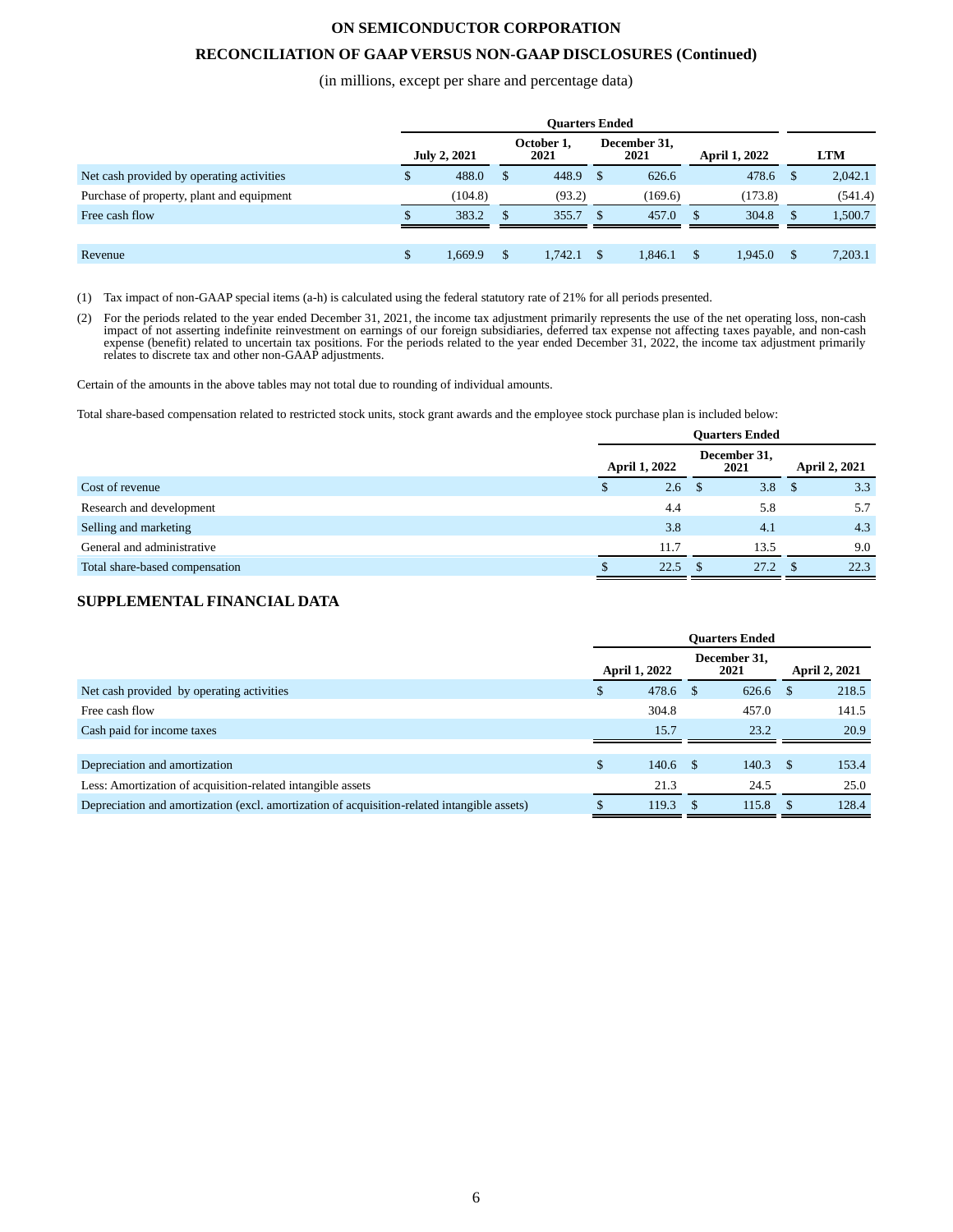#### **NON-GAAP MEASURES**

To supplement the consolidated financial results prepared in accordance with GAAP, onsemi uses certain non-GAAP measures, which are adjusted from the most directly comparable GAAP measures to exclude items related to the amortization of intangible assets, amortization of acquisition-related intangibles, expensing of appraised inventory fair market value stepup, inventory valuation adjustments, purchased in-process research and development expenses, restructuring, asset impairments and other, net, goodwill impairment charges, gains and losses on debt prepayment, non-cash interest expense, actuarial (gains) losses on pension plans and other pension benefits, third party acquisition and divestiture-related costs, tax impact of these items and certain other non-recurring items, as necessary. Management does not consider the effects of these items in evaluating the core operational activities of onsemi. Management uses these non-GAAP measures internally to make strategic decisions, forecast future results and evaluate onsemi's current performance. In addition, the Company believes that most analysts covering onsemi use the non-GAAP measures to evaluate onsemi's performance. Given management's and other relevant use of these non-GAAP measures, onsemi believes these measures are important to investors in understanding onsemi's current and future operating results as seen through the eyes of management. In addition, management believes these non-GAAP measures are useful to investors in enabling them to better assess changes in onsemi's core business across different time periods. These non-GAAP measures are not prepared in accordance with, and should not be considered alternatives or necessarily superior to, GAAP financial data and may be different from non-GAAP measures used by other companies. Because non-GAAP financial measures are not standardized, it may not be possible to compare these financial measures with other companies' non-GAAP financial measures, even if they have similar names.

#### *Non-GAAP Revenue*

The use of non-GAAP revenue allows management to evaluate, among other things, the revenue from the Company's core businesses and trends across different reporting periods on a consistent basis, independent of special items. In addition, non-GAAP revenue is an important component of management's internal performance measurement and incentive and reward process as it is used to assess the current and historical financial results of the business and for strategic decision making, preparing budgets, obtaining targets and forecasting future results. Management presents this non-GAAP financial measure to enable investors and analysts to evaluate the Company's revenue generation performance relative to the direct costs of operations of onsemi's core businesses.

### *Non-GAAP Gross Profit and Gross Margin*

The use of non-GAAP gross profit and gross margin allows management to evaluate, among other things, the gross margin and gross profit of the Company's core businesses and trends across different reporting periods on a consistent basis, independent of non-cash items including, generally speaking, expensing of appraised inventory fair market value step-up and non-recurring facility costs. In addition, it is an important component of management's internal performance measurement and incentive and reward process as it is used to assess the current and historical financial results of the business and for strategic decision making, preparing budgets, obtaining targets and forecasting future results. Management presents this non-GAAP financial measure to enable investors and analysts to evaluate our revenue generation performance relative to the direct costs of revenue of onsemi's core businesses.

### *Non-GAAP Operating Income and Operating Margin*

The use of non-GAAP operating income and operating margin allows management to evaluate, among other things, the operating margin and operating income of the Company's core businesses and trends across different reporting periods on a consistent basis, independent of non-cash items including, generally speaking, expensing of appraised inventory fair market value step-up, non-recurring facility costs, amortization and impairments of intangible assets, third party acquisition and divestiture related costs, restructuring charges and certain other special items as necessary. In addition, it is an important component of management's internal performance measurement and incentive and reward process as it is used to assess the current and historical financial results of the business and for strategic decision making, preparing budgets, obtaining targets and forecasting future results. Management presents this non-GAAP financial measure to enable investors and analysts to evaluate the Company's revenue generation performance relative to the direct costs of operations of onsemi's core businesses.

### *Non-GAAP Net Income Attributable to onsemi and Non-GAAP Diluted Earnings Per Share*

The use of non-GAAP net income attributable to onsemi and non-GAAP diluted earnings per share allows management to evaluate the operating results of onsemi's core businesses and trends across different reporting periods on a consistent basis, independent of non-cash items including, generally, the amortization and impairments of intangible assets, expensing of appraised inventory fair market value step-up, non-recurring facility costs, restructuring, gains and losses on debt prepayment, non-cash interest expense, actuarial (gains) losses on pension plans and other pension benefits, third party acquisition and divestiture-related costs, discrete tax items and other non-GAAP tax adjustments and certain other special items,